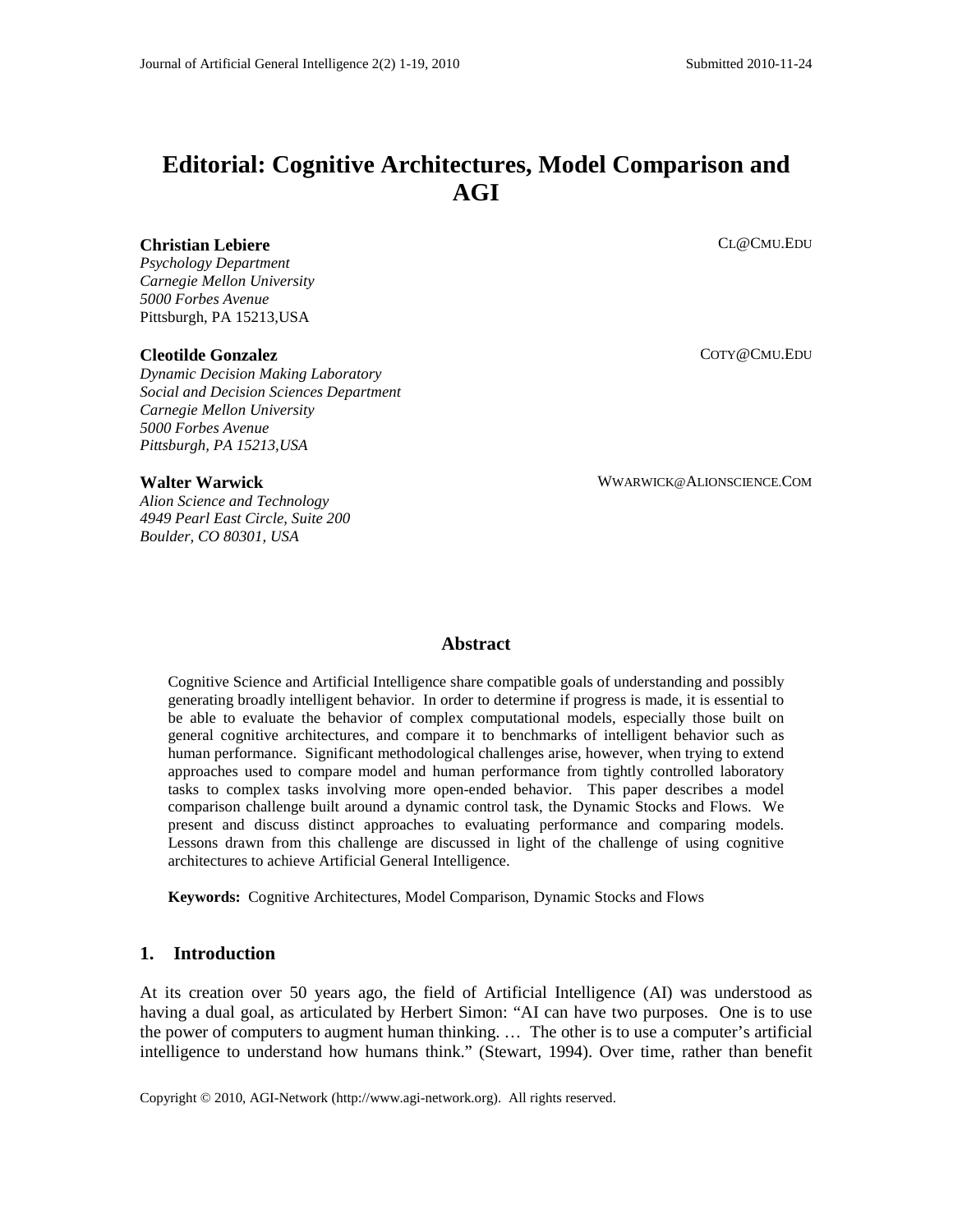from a complementary relationship, these two goals have diverged, and the fields of AI and cognitive science have each matured as essentially separate disciplines. Artificial intelligence has become dedicated to the sole purpose of the creation of intelligent computer programs, irrespective of their relation to human cognitive processes. And, despite some initial success at tackling broad challenges, it has focused on increasingly narrow tasks, using equally specialized techniques. At the same time, cognitive science has taken the role of studying the processes of human cognition and has largely adopted the methods of cognitive psychology, dividing cognition into increasingly narrow fields and experimentally and computationally studying highly constrained and simplified laboratory tasks.

The Artificial General Intelligence (AGI) community has issued a call to revive the "Strong AI" goal of achieving integrated and general, rather than separate and specialized, intelligence. Although AI and cognitive science might one day be unified under this call, we still confront the considerable challenge of exploring an enormous design space of potentially intelligent systems and architectures. In this light, the divergence of AI and cognitive science is especially unfortunate given that human cognition may be the only example of general intelligence on offer. About 35 years ago, Allen Newell issued a challenge to go beyond the divide-and-conquer approach of cognitive psychology (Newell, 1973). His proposed solution was to develop integrated computational frameworks that would implement the invariant mechanisms of human cognition. Those Unified Theories of Cognition, realized as computational "cognitive architectures," could be used to model human cognition across its entire spectrum of application. As such, they provide a set of credible candidate architectures for achieving the AGI goal of general, integrated intelligence.

But even if the human cognitive architecture constrains the design space for an AGI system relative to all possible systems, understanding the scope and limits of different cognitive architectures as computational instantiations of general intelligence is far from trivial. The purpose of this special issue is to explore the merits of a comparative approach to understanding cognitive architectures as AGI systems. *Model comparison* is critical to achieving an integrated and general intelligence and for making scientific progress (Gluck, Bello, & Busemeyer, 2008). The goal here is not to advocate a single theory of cognition or to promote a particular computational architecture for AGI. Rather, the focus is on exploring a comparative methodology around which we might reconcile some of the now divergent aspects of AI and cognitive science in pursuit of AGI.

The structure and content of this special issue has been influenced by a modeling comparison challenge organized by the action editors of this special section (Lebiere, Gonzalez & Warwick, 2009; Warwick, 2009; Lebiere, Gonzalez, Dutt & Warwick, 2009). The comparison was based on the simulation of a generic dynamic decision making task, the Dynamic Stocks and Flows (DSF) (Dutt & Gonzalez, 2007; Gonzalez & Dutt, 2007). DSF was designed to be as simple and accessible as possible to computational modelers while focusing on two key ubiquitous components of general intelligence: the control of dynamical systems and the prediction of future events. A general call for participation was submitted to invite independent developers using distinct computational approaches to simulate human performance in DSF. Participants in this challenge developed computational models to simulate human performance on the DSF task in a variety of conditions. The goal was to reproduce human behavior, including learning, mistakes and limitations in such a way that their representations would generalize to *new* conditions of the task undisclosed to the modelers. Results from three of the nine models submitted were selected for presentation at the 2009 International Conference on Cognitive Modeling. Those models, the DSF simulation software, and the supporting data are all available on the comparison web site [\(http://www.cmu.edu/ddmlab/modeldsf\)](http://www.cmu.edu/ddmlab/modeldsf).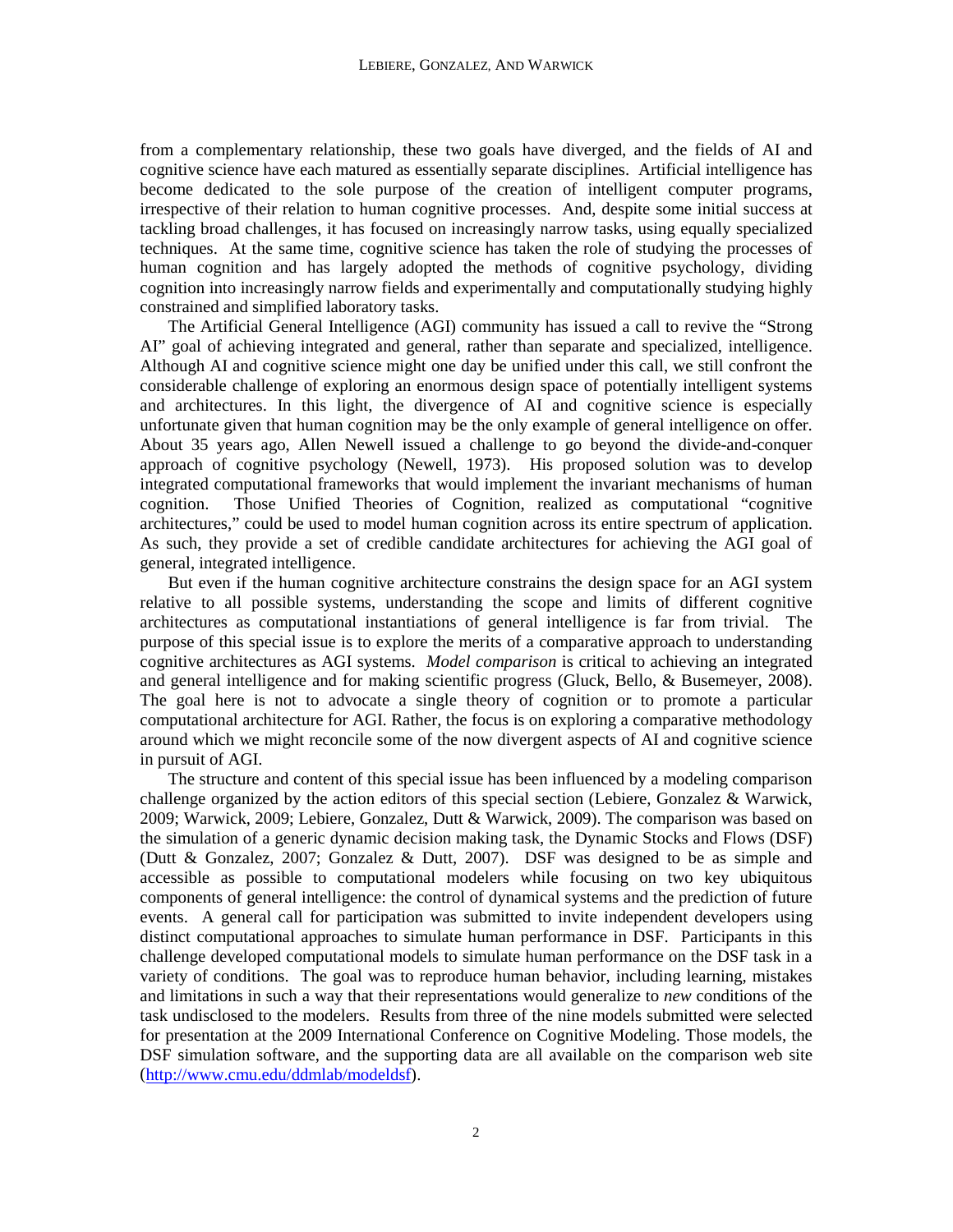This special issue presents our experiences and lessons learned through the model comparison challenge. In the remainder of the Editors' Introduction, we describe the DSF task including human performance in the laboratory as well as the simulation infrastructure we developed to support model comparison. Next, we describe some of the challenges we faced as organizers in understanding human performance in this task and drawing meaningful comparisons among models. We then describe how the difficulties in evaluating model performance on the DSF task point to more general issues in the quantitative comparison of human and model performance data. We then take a further step back and look at how a new understanding of quantitative comparison will ultimately support the pursuit of an AGI before concluding with a brief overview of the other contributions to this special issue.

# **2. Overview of the DSF Task and Human Performance in the Estimation and Comparison Phases**

The stock management problem is that of controlling the level of an accumulating quantity by making decisions about levels of inflow and outflow. This is a generic problem, pervasive in everyday life, which arises at every temporal, spatial, and organizational levels (Cronin, Gonzalez & Sterman, 2009). For example, capabilities and competitive advantages arise from the accumulation of resources and knowledge (Dierickx & Cool, 1989; Sterman, 1989b); managers must control their cash flows to maintain adequate stocks of working capital; and production must be adjusted as sales vary to sustain sufficient inventory. The stock management problem has been investigated in many ways. For example, researchers investigated the perception of the building blocks of every dynamic system (Cronin & Gonzalez, 2007; Cronin, et al., 2009; Sterman & Booth Sweeney, 2002; Booth Sweeney & Sterman, 2000) where a dynamic system is reduced to its most essential elements: one *stock* (a resource that accumulates or depletes over time) and *flows* that alter the stock (an inflow that increases the stock or an outflow that decreases the stock). A conclusion from past years of investigation is that these simple stock problems are unintuitive and difficult, even in simple systems with a minimal number of variables, and even for highly educated people with strong technical backgrounds. In one experiment, for example, Booth Sweeney and Sterman (2000) presented highly educated graduate students at an elite university with a picture of a stock and graphs showing the inflow and outflow, then asked them to sketch the trajectory of the stock. Although the patterns were simple, fewer than half the participants were able to correctly sketch the path of the stock. This same effect has been reproduced in multiple experiments (Cronin & Gonzalez, 1997; Cronin et al., 2009).

#### **2.1 The design and function of the DSF**

The Dynamic Stocks and Flows is a simulation tool for studying learning and decision making in the context of simple stock management problems (Dutt & Gonzalez, 2007; Gonzalez & Dutt, 2007). Although the simulated stock problems are simple in the traditional sense (i.e., they have few elements to manage), the DSF is still dynamically complex (Sterman, 2000). The complexity arises from the interaction between decisions made and changes in the environment over time.

The DSF represents the essential elements of every dynamic system: a single *stock*, which represents an accumulation of discrete (e.g., units in inventory) or continuous (e.g., water) units; *inflows*, which increase the level of the stock; and *outflows*, which decrease the level of the stock. The goal of this task is to maintain the stock at a particular level or at least within an acceptable range. External inflow and outflow increase or decrease the level of stock, both of which are outside the control of decision makers. Stock levels are also influenced by the user's decisions of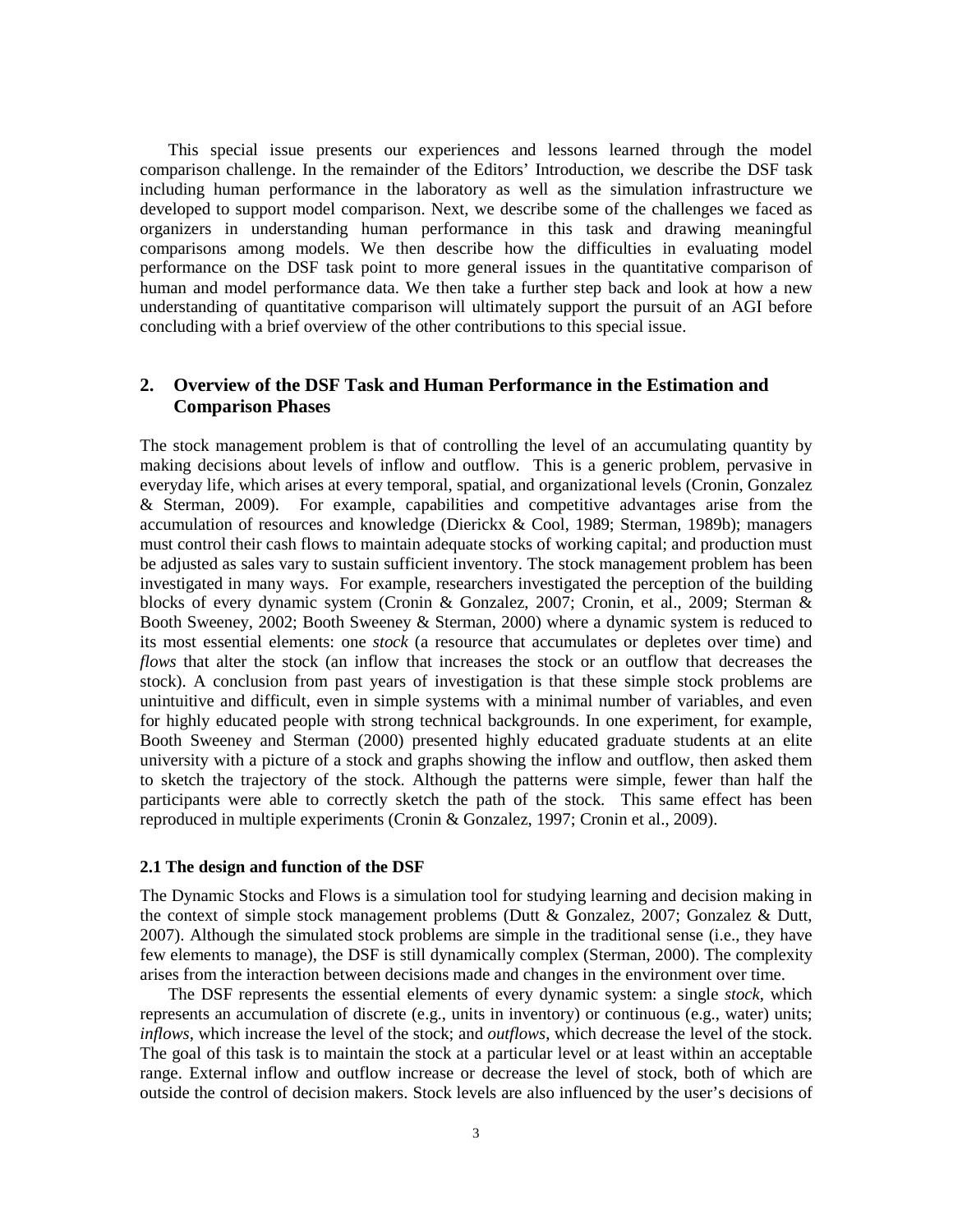inflow and outflow, which increase or decrease the level of the stock and are under the control of the user. Further, the level of the stock at time *t* depends upon the state of the system at the previous time *t-1*, a characteristic of dynamic systems called *interdependency* (Edwards, 1962). Also inherent in dynamic systems are feedback loops, where a variable can affect itself and other variables.

Figure 1 displays the graphical user interface for the DSF environment. The stock is represented graphically as a tank. In this version, the simulation represents continuous units of the stock as water in a tank. The markings on the left side of the tank represent the water level in the tank at any instant of time. There are 4 pipes connecting the tank, as shown in Figure 1. Two pipes labeled *User Inflow* and *Environment Inflow* are located on the input side and increase the level of stock in the tank; two pipes labeled *User Outflow* and *Environment Outflow* are located on the output side and decrease the level of stock in the tank.



Figure 1. The interface of the DSF simulation. For a more detailed description of the different parts of the simulation, please see: Dutt & Gonzalez, 2007 and Gonzalez & Dutt 2007.

A user makes a decision on the inflow and outflow rates (*user inflow* or *user outflow*) by entering the values in the blank boxes at the bottom of the screen for each time period and hits *Submit*. The target level of accumulation is shown with a red horizontal line with *Goal* mentioned on the right side and also in the *Goal* information box. The current amount of water in the tank is shown in the *Amount in Tank* box. The Environment inflow and Environment outflow are exogenous functions that the user cannot control. After the user hits the submit button, the simulation determines the amount of water in the tank by adding the User Inflow and Environmental Inflow to the amount in the tank and subtracting the User Outflow and the Environmental Outflow. Then the simulation presents the resulting values in the following time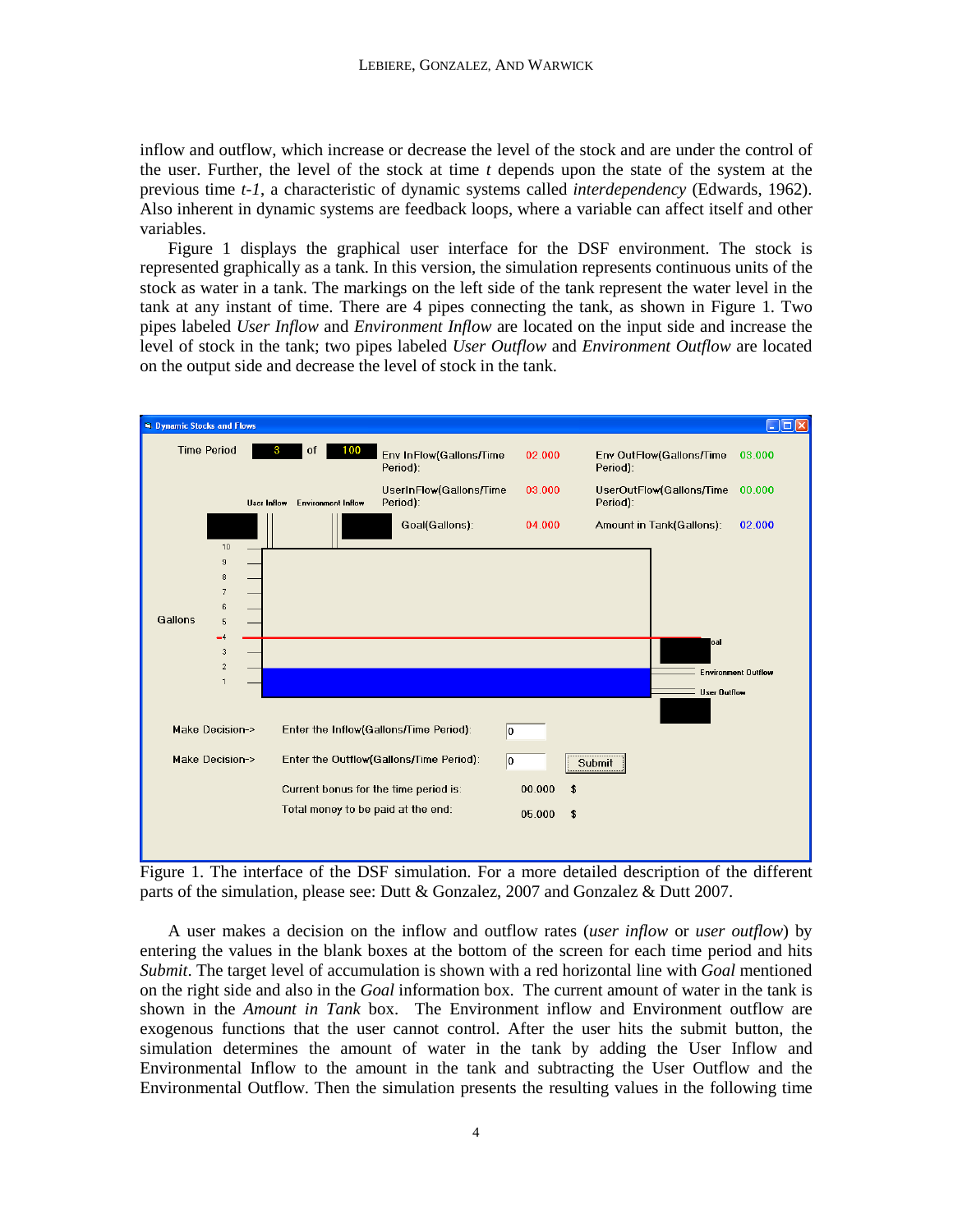period. Thus, in the example of Figure 1, the goal is to keep the level of water at 4 gallons. At time period 2 a user entered 3 in the User Inflow box and 0 in the User Outflow box. The "Environment" added 2 as inflow and removed 3 as outflow. The resulting amount of water at time period 3 is 2 gallons.

# **2.2 The Estimation and Comparison Data Sets**

The model comparison challenge was based on data from two experimental data sets, an estimation set and a comparison set. The two data sets were collected in the laboratory from human participants interacting with several different conditions of the DSF task. The estimation sessions were run and reported initially by Dutt & Gonzalez (2007). This estimation data set was provided to participants of the model comparison challenge to support the development of their models. They were given detailed data and were allowed to explore and study the estimation data set in relation to their own models. The goal given to them in the model comparison challenge was to develop a model that would predict human performance in the comparison data set.

# 2.2.1 THE ESTIMATION DATA SET

The estimation data set came from two experiments that varied with respect to the kind of function controlling the Environmental Inflow. In those experiments the Environmental Inflow was either an *increasing* function or a *decreasing* function over 100 trials. The Environmental Outflow function was constant and set to zero throughout 100 time periods. Hence, Environment net flow was equal to Environment Inflow. The main performance measure in DSF was the *goal discrepancy*: the difference between the goal and the stock amount in each time period. The subject's goal was to maintain the level of water in the tank within  $+/- 0.1$  gallons from the 4 gallons goal during all 100 time periods. The initial water level in the tank was fixed in all conditions to 2 gallons.



Figure 2. Functions of Environmental Inflow used in the estimation data set. Environmental Outflow was zero in all conditions.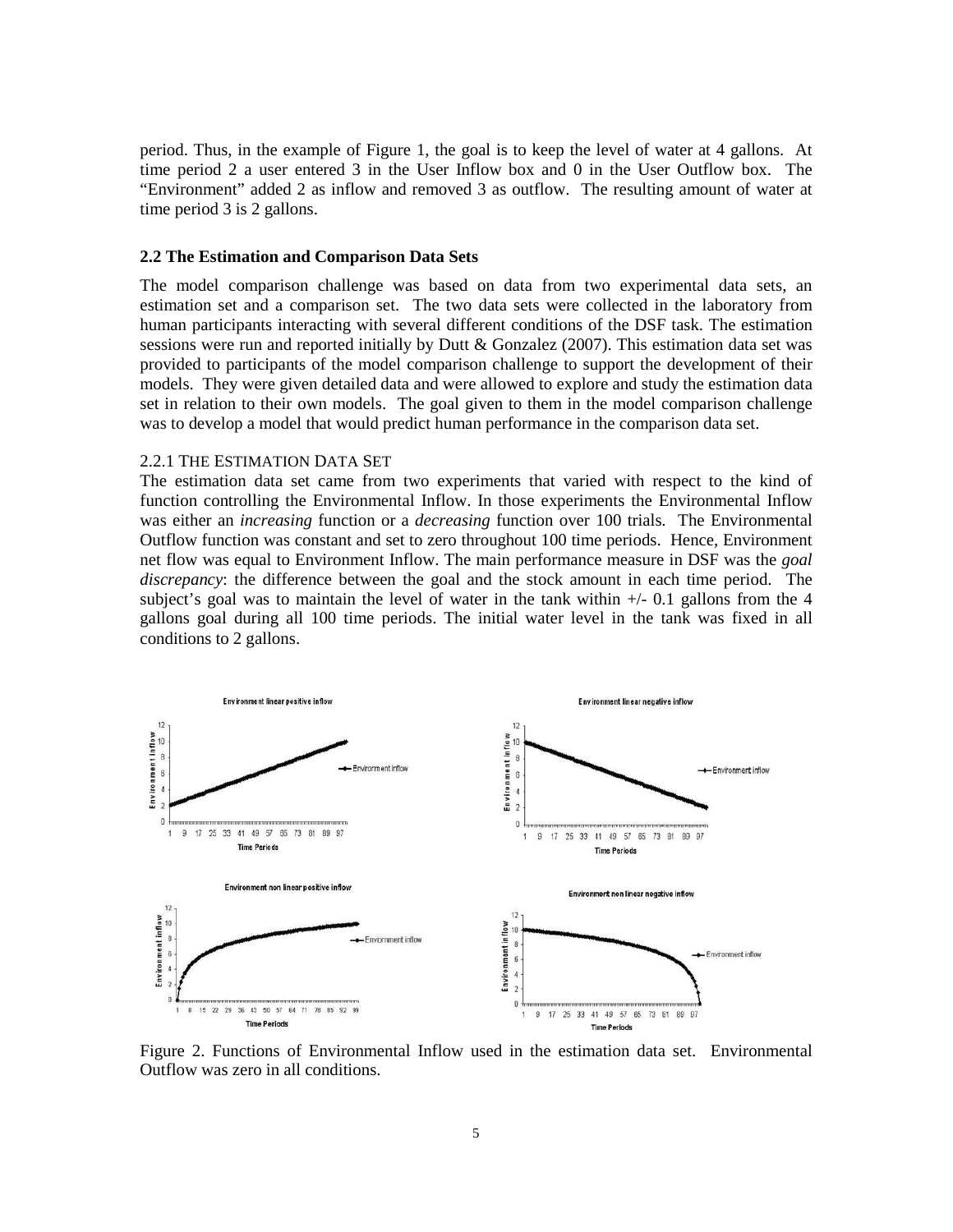In the first estimation data set, the Environment Inflow function was a Linear increasing or a Linear decreasing function (see Figure 2, top graphs). Environment Inflow increased or decreased over the course of 100 time periods using the formulas:  $0.08 *$  (TimePeriod) + 2 for the increasing linear Environment Inflow function and  $-0.08 *$  (TimePeriod-1) + 10 for the decreasing linear Environment Inflow function. Both functions caused an equal amount of water (which was 604 gallons) to flow into the tank over the course of 100 time periods.

In the second estimation data set, the Environment Inflow function was a Non-Linear increasing or a Non-Linear decreasing function (see Figure 2, bottom graphs). Environment Inflow increased or decreased over the course of 100 time periods using the formulas: 5\*LOG (TimePeriod) and 5\*LOG (101- TimePeriod). Both conditions had a total Environment net flow of 831 gallons over the course of 100 time periods.



Figure 3. Human Performance results (stock level). Top Panel: results in the Linear increasing and decreasing functions. Bottom Panel: results in the Non-Linear increasing and decreasing functions.

The human performance results for the increasing and decreasing functions in DSF are presented in Figure 3. The raw data for each condition, included: participant id, time period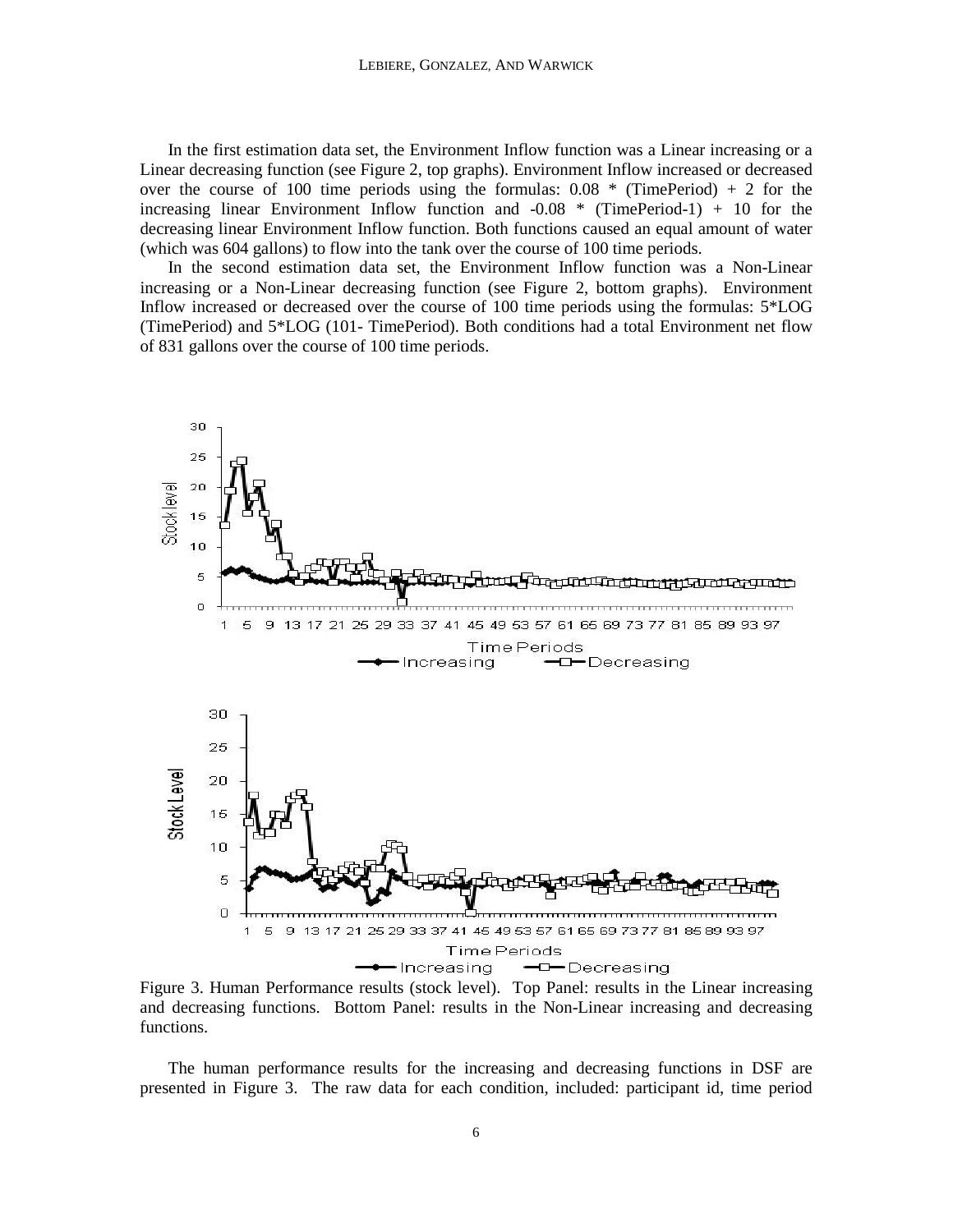(from 1 to 100), Environmental Inflow value (according to the function in that condition) and Environmental Outflow value (zero in all conditions), User Inflow value and User Outflow value, actual amount in the tank, and target goal.

## 2.2.2 THE COMPARISON DATA SET

The comparison data were collected while the participants were working on their model development. The comparison data set consisted of five new conditions under two broad sets of manipulations, sequence and delay. There were a total of 120 participants in the laboratory study. Each participant in this data set (denoted by an ID number from 1 to 120) was tested in one condition under each of the two manipulations. The overall design was counterbalanced so that half the participants started with a sequence condition and the other half with a delay condition. In the sequence conditions the Environmental Inflow function generated a non-monotonic sequence of values of different length, including: a repeated sequence of length 2, the sequence of length 2 with noise, and a repeated sequence of length 4. The three conditions are as follows:

1) **Sequence=2**: The sequence of 1,5,1,5,... for 100 trials.

2) **Sequence=2+Noise**: The sequence 1,5,1,5… , +1 or -1 for each of 100 trials. The noise values were chosen randomly, thus the sequence after adding binary noise could be  $0/2,4/6,0/2,4/6,...$  etc. 3) **Sequence=4**: The sequence of 0,4,2,6... for 100 trials.

This sequence manipulation was inspired by experiments in the field of sequence learning in cognitive psychology (e.g., Curran & Keele, 1993). The three separate conditions were tested with different human participants. All conditions started with 4 gallons of water in the tank, had a goal of 6 gallons, an Environmental Outflow of zero, and a total of 100 trials. Human participants received a base payment of \$5 and bonus performance payment of 2.5 cents per trial, to make a total of \$7.5 for 100 trials in approximately 30 minutes.

Figure 4 shows the median absolute value of the discrepancy Abs(Goal - Stock) over the 100 trials for the human data set in each of the three conditions above.

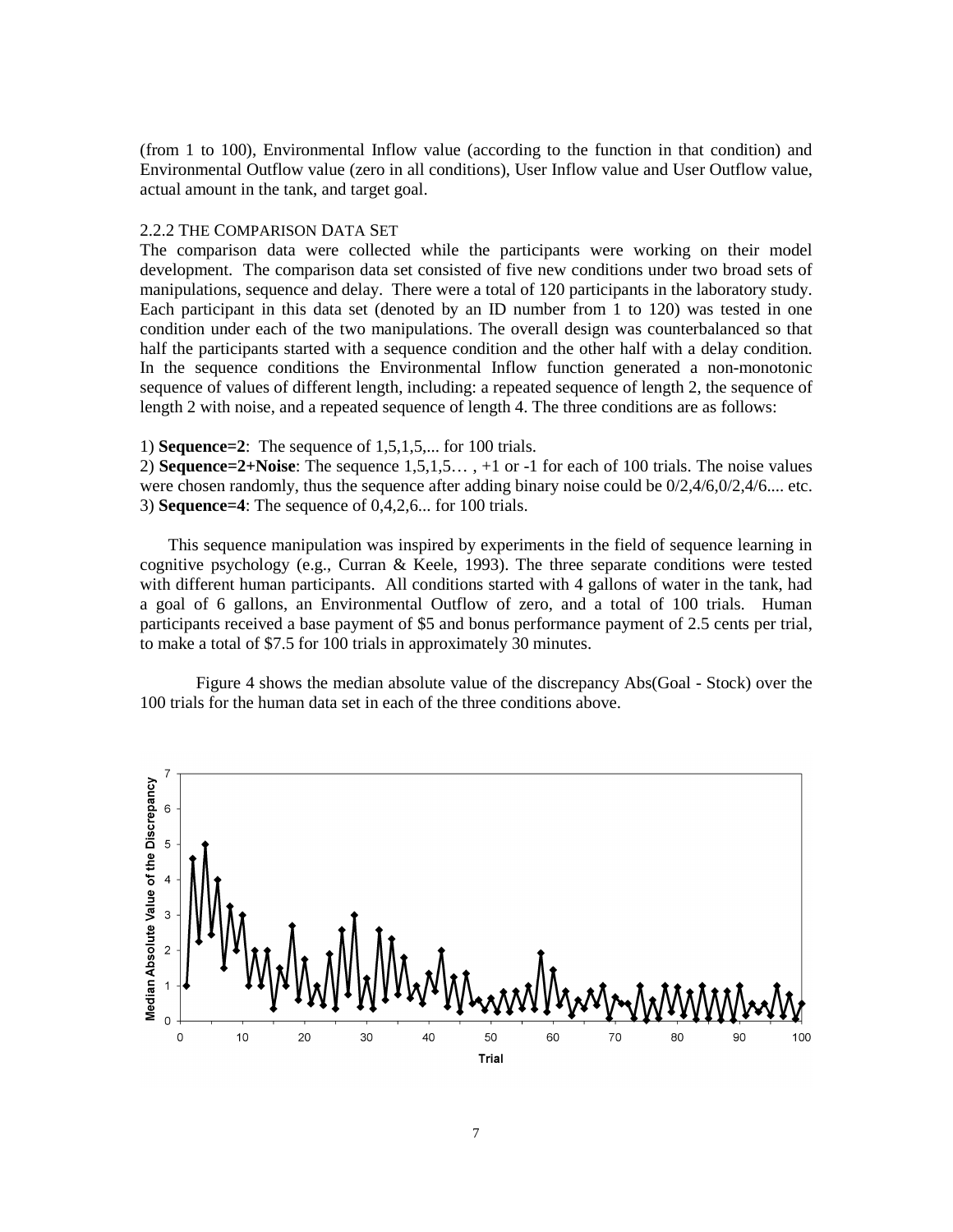

Figure 4. Median absolute value of discrepancy results for the Sequence conditions. Top Panel: Sequence 2. Middle Panel: Sequence 2 + noise condition. Bottom Panel: Sequence 4 condition.

In the delay conditions, user inputs to the system were delayed for either two or three time periods. This manipulation was inspired by the investigations of the detrimental effect of delayed feedback well known in the field of control systems (e.g., Brehmer, 1992). The Environmental Inflow function was the same linear increasing function used in the estimation data set (where there was an increase from 2 to 10 gallons of water deposited into the tank over the course of 100 trials). The two conditions are as follows:

1) **Delay=2**: All user inflow and outflow decisions were delayed for 2 time periods 2) **Delay=3**: All user inflow and outflow decisions were delayed for 3 time periods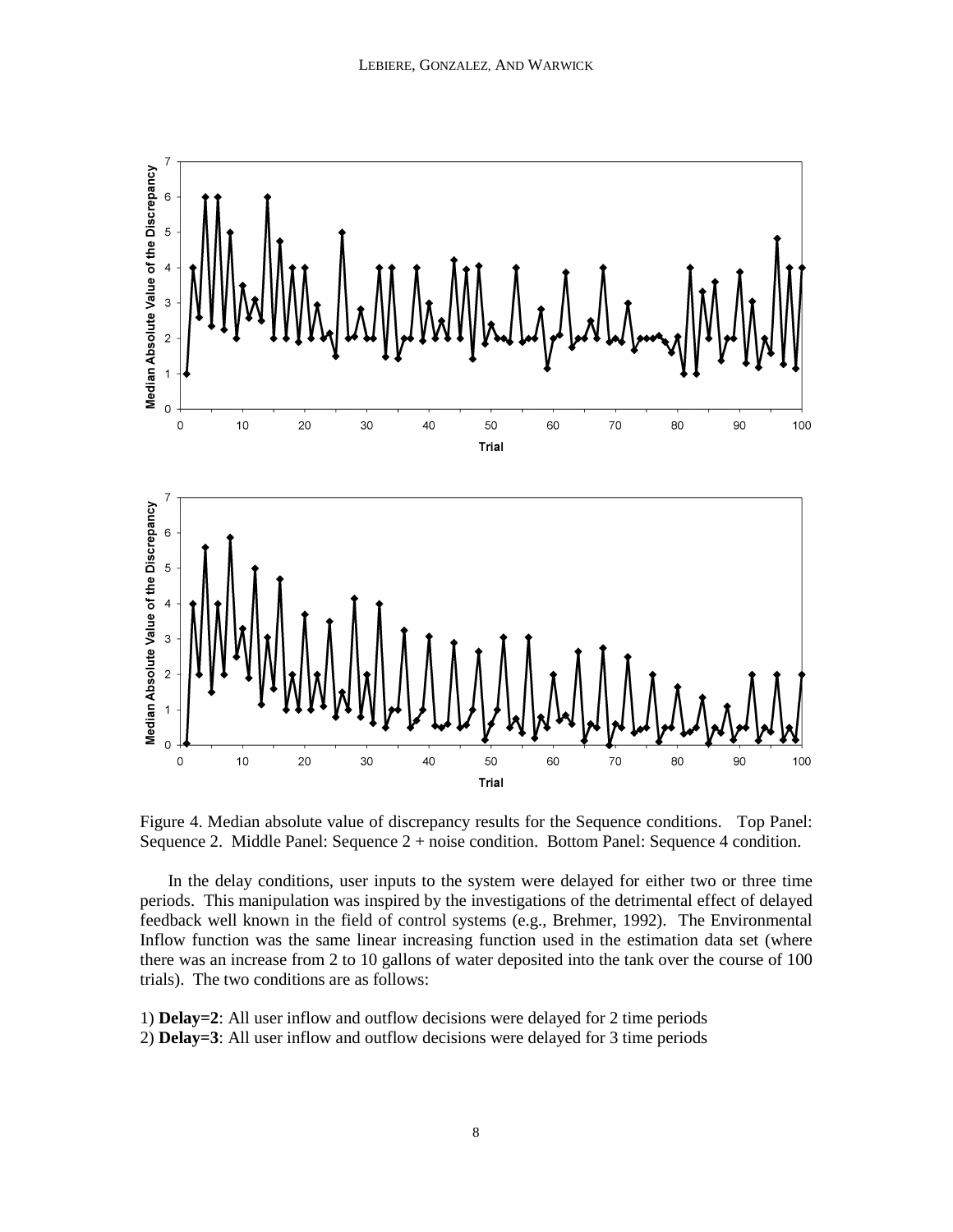Again, the conditions started with 4 gallons of water in the tank, had a goal of 6 gallons, an Environmental Outflow of zero, and a total of 100 trials. Human participants received a base payment of \$5 and bonus performance payment of 2.5 cents per trial, to make a total of \$7.5 for 100 trials in approximately 30 minutes.

Figure 5 shows the median absolute value of the discrepancy Abs(Goal - Stock) over the 100 trials for the human data set in each of the two conditions above.



Figure 5. Median absolute value of discrepancy results for the Delay conditions. Top Panel: Delay 2 condition. Bottom Panel: Delay 3 condition.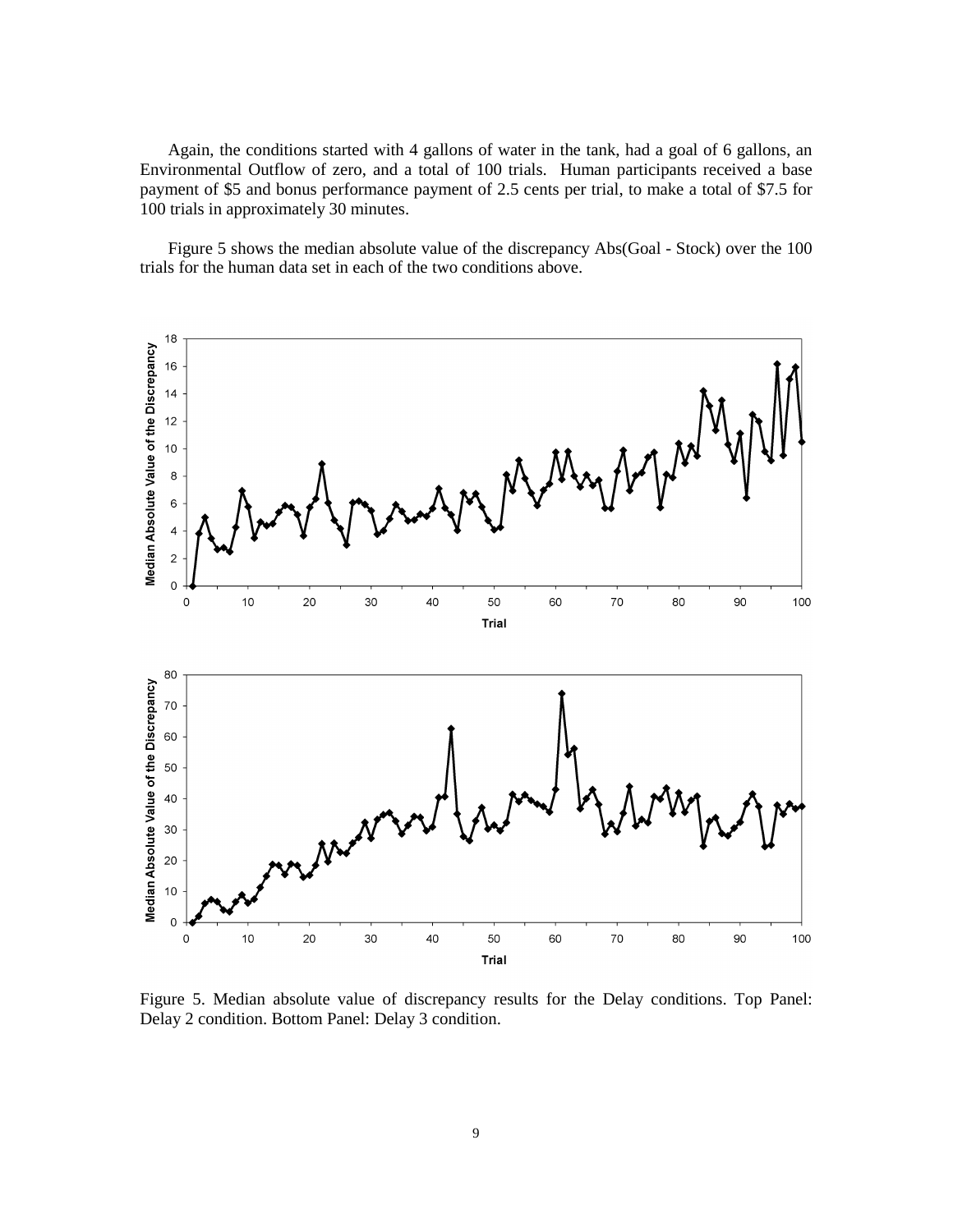## **2.3 Model Comparison Challenge Results**

We received nine submissions to our modeling challenge. The models exhibited both a comforting set of common principles but also a fascinating diversity of approaches and emphases. We ran each of the models in all the conditions of the comparison data set. We faced the difficult task of performing a quantitative evaluation and ranking for purposes of adjudicating the challenge. We ran each of the models in all the conditions of the comparison data set. We computed Root Mean Square Error (RMSE) and correlation (R^2) measures over a range of potential values (bonus, user input and output, tank amount, discrepancy to goal) at the individual run level. Due to the strong correlation between the various values, we selected a single one, the discrepancy from the goal, as our focus. This left us with 10 quantitative measures, RMSE and  $R^2$  over 5 distinct conditions. We rank-ordered each model over those 10 measures, with 1 being best and 9 worst, and summed those rankings over all 10 measures to establish an overall ranking. The ranks of each model were added, and accordingly the top three models were selected. The authors of the top three models were invited to present their work at the 2009 International Conference of Cognitive Modeling. These results are summarized in Table 1.

Figure 6 shows the median absolute value of the discrepancy over 100 trials for the three top models against the comparison human data in the sequence 2 condition, arguably the easiest of the transfer conditions. While the models show generally comparable average performance to the human data for the sequence 2 condition, they also display substantial differences, such as greater regularity and the gradual drift of the second model.

Figure 7 displays similar data for the Delay 3 condition, arguably the hardest condition for both models and subjects. This condition led to extremes values of discrepancy in the models in a way that made displaying the values difficult. For example, one of the models had values of absolute discrepancy as high as 40,000,000 gallons. In general, there was a tendency for the models to produce an erratic behavior with increased number of trials. Thus, to be able to plot the absolute discrepancy in a way that we could make some visual comparisons, we removed extreme values of absolute discrepancy that were above 2000 gallons. This is quite a high value of discrepancy, considering that the optimal value is zero. Although a couple of the human participants also produce extreme values of absolute discrepancy in some of the trials (again, on the order of 40,000,000 gallons), a large majority of trials from human participants stay below the 2000 gallon cutoff. Even after removing these extreme values, one can see in Figure 7 that the models, especially the first and second, display substantial swings in control (note the scale) beyond those of human subjects.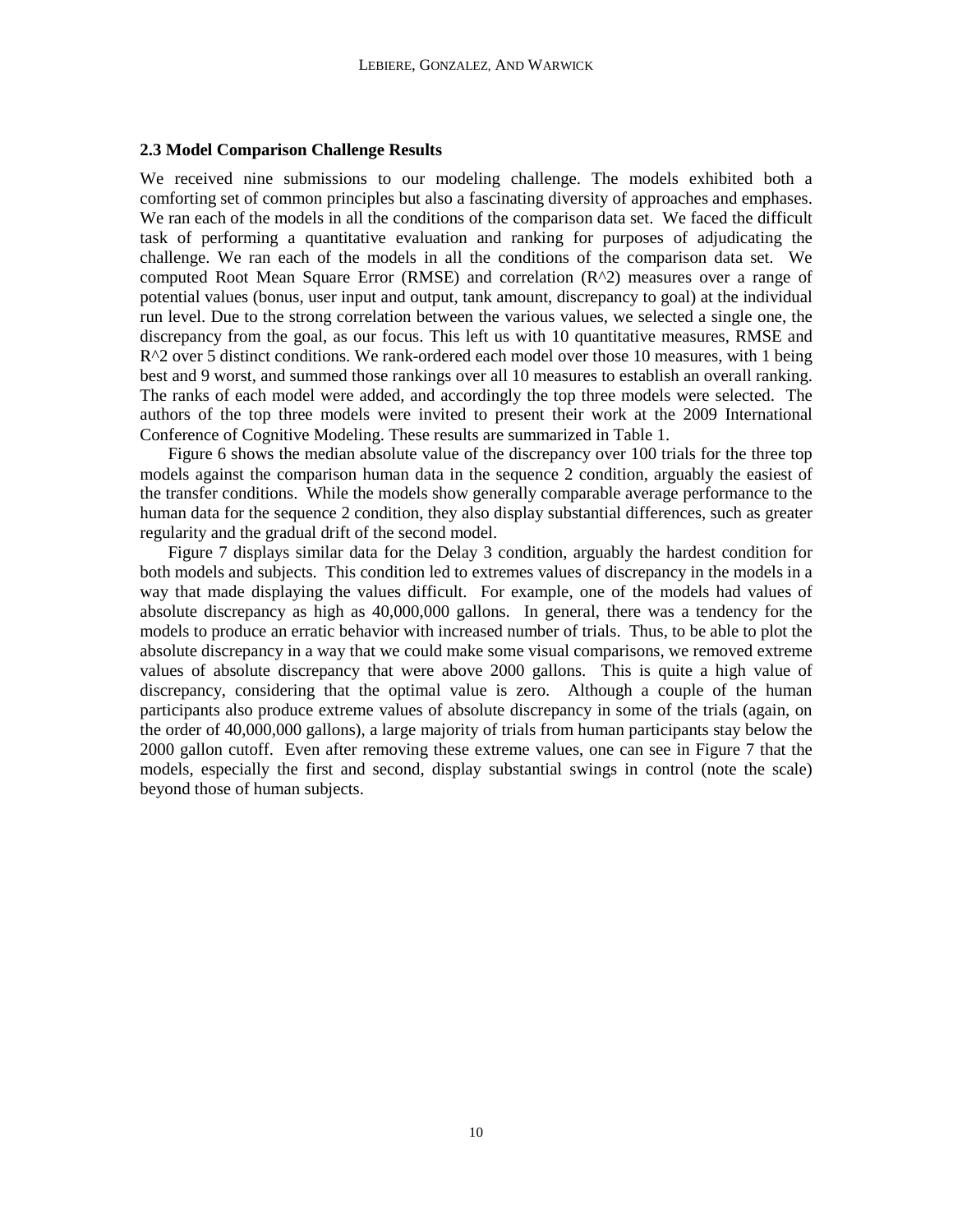| 6                        | 3.05454E-05 | 8th Place Model | $\circ$                  | 6.29131E-05      | 5th Place Model | $\circ$                  | 1.10954E-06 | 9th Place Model | $\bullet$                | 3.12194E-05  | 3rd Place Model | $\mathbf \omega$         | 1.23006E-06 | 3rd Place Model |
|--------------------------|-------------|-----------------|--------------------------|------------------|-----------------|--------------------------|-------------|-----------------|--------------------------|--------------|-----------------|--------------------------|-------------|-----------------|
| $\infty$                 | 8.96343E-05 | 9th Place Model | $\infty$                 | 0.000304811      | 6th Place Model | $\infty$                 | 5.8485E-05  | 8th Place Model | $\infty$                 | 0.000625682  | 7th Place Model | $\infty$                 | 9.61337E-05 | 9th Place Model |
| 7                        | 0.001201751 | 5th Place Model | J                        | 0.000794785      | 4th Place Model | $\overline{\phantom{a}}$ | 61090610010 | 2nd Place Model | ┙                        | 0.000717852  | 9th Place Model | $\overline{\phantom{a}}$ | 0.000515284 | 8th Place Model |
| $\mathbf 0$              | 0.001432866 | 6th Place Model | G                        | 66299600010      | 7th Place Model | $\mathbf 0$              | 0.002348685 | 7th Place Model | $\mathbf 0$              | 618066000'0  | 8th Place Model | $\circ$                  | 0.000621257 | 4th Place Model |
| C                        | 0.009105476 | 7th Place Model | C                        | 100000141        | 1st Place Model | C                        | 0.004921518 | 5th Place Model | c                        | 0.002676126  | 6th Place Model | UП                       | 0.000747421 | 6th Place Model |
| $\blacktriangle$         | 0.026398729 | 2nd Place Model | $\overline{\phantom{a}}$ | 0.001874682      | 3rd Place Model | $\blacktriangle$         | 66992520010 | 4th Place Model | $\blacktriangle$         | 0.003403337  | 5th Place Model | $\blacktriangle$         | 0.000766518 | 5th Place Model |
| $\, \omega$              | I60SZ60b0'0 | 3rd Place Model | $\omega$                 | 0.00210721       | 8th Place Model | $\,$                     | 0.007556976 | 3rd Place Model | $\overline{\mathbf{c}}$  | 0.005026803  | 4th Place Model | $\,\,\omega$             | 0.000783014 | 1st Place Model |
| $\sim$                   | 0.043084207 | 4th Place Model | N                        | 0.004353249      | 2nd Place Model | $\sim$                   | 0.023023154 | 1st Place Model | $\tilde{}$               | 0.005542475  | 1st Place Model | $\sim$                   | 0.001652099 | 2nd Place Model |
| $\overline{\phantom{a}}$ | 0.048517273 | 1st Place Model | $\overline{\phantom{0}}$ | 0.00467078       | 9th Place Model | $\overline{\phantom{a}}$ | 0.032074972 | 6th Place Model | $\overline{\phantom{a}}$ | 651590202459 | 2nd Place Model | $\overline{\phantom{a}}$ | 0.006945102 | 7th Place Model |
| <b>Rank</b>              | Value       | Model           | Rank                     | Value            | Model           | <b>Rank</b>              | Value       | <b>Model</b>    | Rank                     | Value        | Model           | <b>Rank</b>              | Value       | Model           |
|                          | sequence=4  |                 |                          | Sequence=2+Noise |                 |                          | Sequence=2  |                 |                          | Delay=3      |                 |                          | Delay=2     |                 |
|                          |             |                 |                          |                  |                 |                          | $R^{22}$    |                 |                          |              |                 |                          |             |                 |
|                          |             |                 |                          |                  |                 |                          |             |                 |                          |              |                 |                          |             |                 |
| 6                        | 1338101156  | 6th Place Model | ص                        | 966873514.7      | 6th Place Model | 6                        | 149.2110442 | 9th Place Model | 6                        | 2.01691E+13  | 9th Place Model | 6                        | 1.74997E+37 | 7th Place Model |
| $\infty$                 | 188.8278338 | 9th Place Model | $\infty$                 | 165.6242666      | 9th Place Model | $\infty$                 | 45.49902821 | 8th Place Model | $\infty$                 | 15470739.89  | 2nd Place Model | $\infty$                 | 913917.2672 | 9th Place Model |
| J                        | 19.25430286 | 8th Place Model | $\overline{\phantom{0}}$ | 39.28063253      | 8th Place Model | $\overline{\phantom{0}}$ | 36.77878748 | 7th Place Model | J                        | 10629371.62  | 6th Place Model | $\overline{\phantom{a}}$ | 104372.928  | 2nd Place Model |
| $\circ$                  | 12.22281907 | 7th Place Model | Ō                        | 32.57013019      | 7th Place Model | $\circ$                  | 5.333908033 | 4th Place Model | G                        | 8623745.699  | 8th Place Model | $\circ$                  | 25691.36149 | 8th Place Model |
| C                        | 4.84942078  | 5th Place Model | G                        | 13.20581246      | 4th Place Model | C                        | 5.017039656 | 5th Place Model | c                        | 5958302.643  | 7th Place Model | UП                       | 25560.84149 | 1st Place Model |
| $\blacktriangle$         | 4.324393357 | 4th Place Model | $\overline{\phantom{a}}$ | 12.91020917      | 5th Place Model | $\blacktriangle$         | 4.446793766 | 2nd Place Model | $\blacktriangle$         | 962'0628565  | 3rd Place Model | $\blacktriangle$         | 25560.79757 | 6th Place Model |
| $\omega$                 | 4.191526873 | 2nd Place Model | $\overline{\phantom{a}}$ | 12.48050964      | 1st Place Model | $\, \omega$              | 4.330294541 | 3rd Place Model | $\bf\omega$              | 5958227.153  | 4th Place Model | $\, \omega$              | 25560.73644 | 5th Place Model |
| $\sim$                   | 4.120680522 | 1st Place Model | N                        | 12.4796554       | 3rd Place Model | $\sim$                   | 3.978684208 | 1st Place Model | $\tilde{\phantom{a}}$    | 5948339.426  | 5th Place Model | $\sim$                   | 25560.64323 | 3rd Place Model |
| $\overline{\phantom{0}}$ | 3.842132208 | 3rd Place Model | $\overline{\phantom{0}}$ | 12.30789649      | 2nd Place Model | $\overline{\phantom{a}}$ | 2.389391245 | 6th Place Model | $\overline{\phantom{0}}$ | 5930065.843  | 1st Place Model | $\overline{\phantom{0}}$ | 25559.65614 | 4th Place Model |
| <b>Rank</b>              | Value       | Model           | Rank                     | Value            | <b>Model</b>    | <b>Rank</b>              | Value       | Model           | Rank                     | Value        | <b>Model</b>    | <b>Rank</b>              | Value       | Model           |
|                          | Sequence=4  |                 |                          | Sequence=2+Noise |                 |                          | Sequence=2  |                 |                          | Delay=3      |                 |                          | Delay=2     |                 |
|                          |             |                 |                          |                  |                 |                          | <b>RSME</b> |                 |                          |              |                 |                          |             |                 |

Table 1. Summary results of the participant models in the DSF Challenge.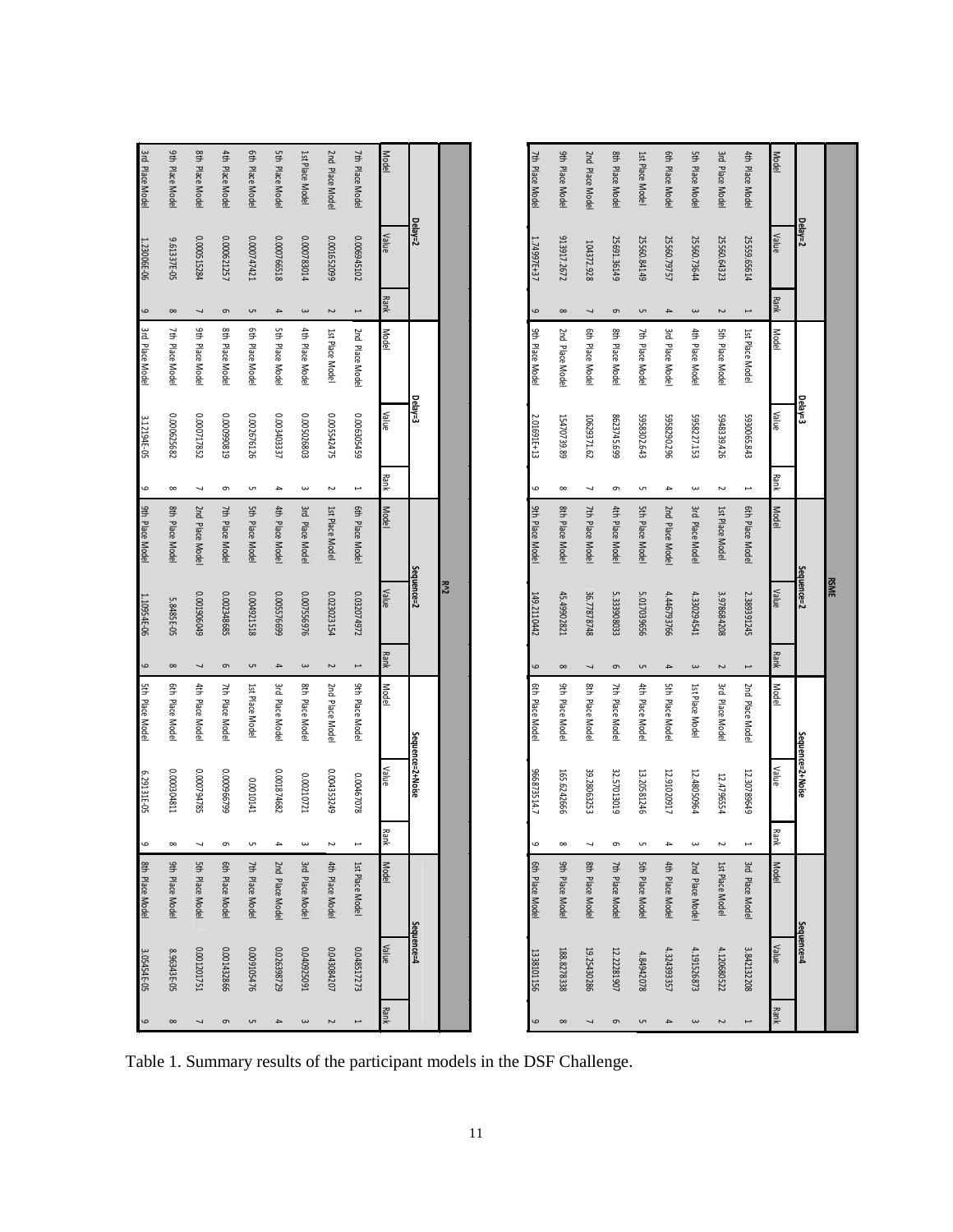

Figure 6. Median absolute value of discrepancy results for the comparison human and model data (first, second and third place) in the Sequence 2 condition.



Figure 7. Median absolute value of discrepancy results for the comparison human and model data (first, second and third place) in the Delay 3 condition after removing extreme values.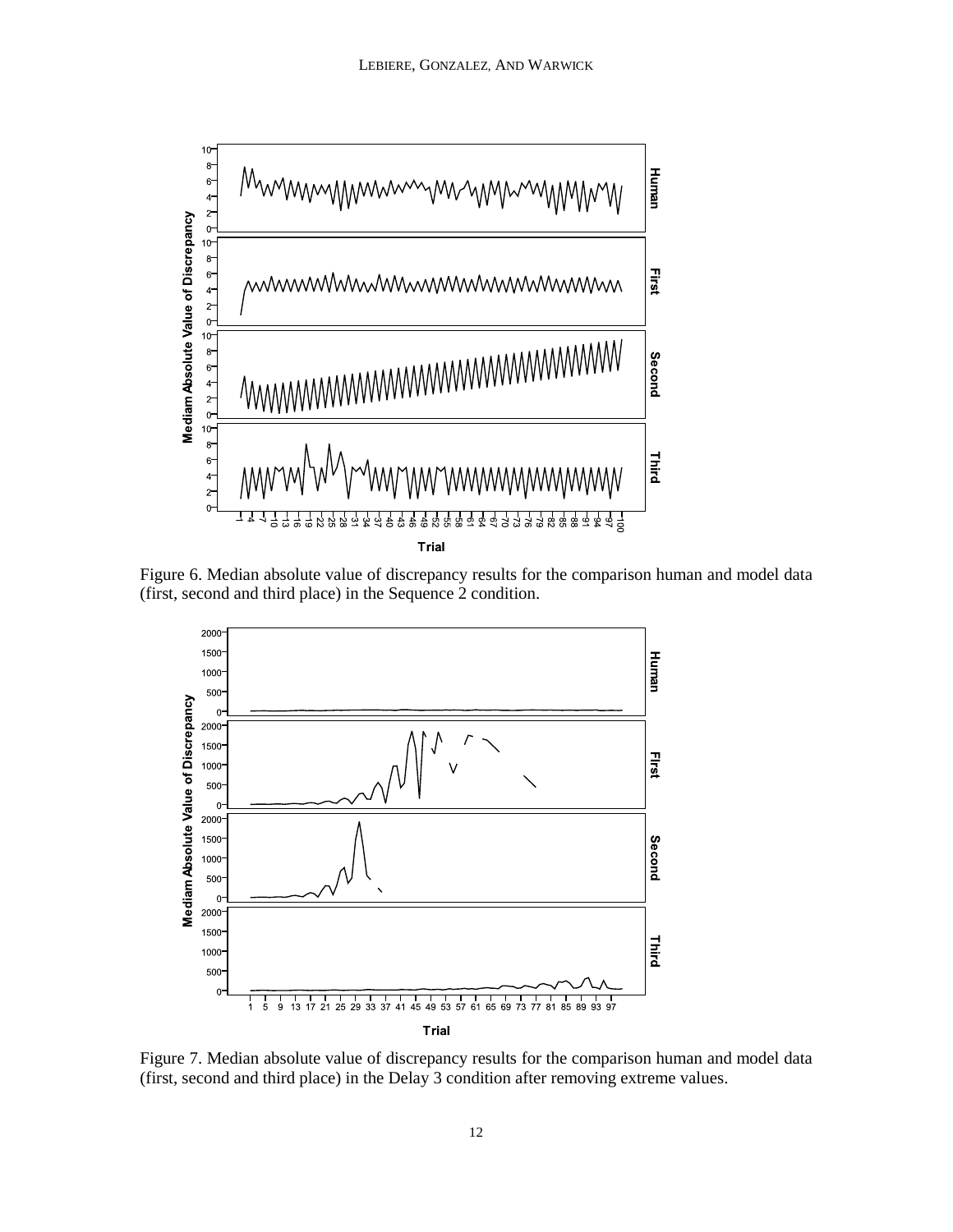No doubt there are serious issues with any quantitative measure in this case, including statistical validity of tests comparing similarly performing models under high-variability conditions. But an even deeper issue remains as to whether such traditional measures of fit would be appropriate to the DSF tasks even if the data were better behaved. (see Lebiere, Gonzalez  $\&$ Warwick, 2009 for a discussion of qualitative and quantitative model comparison issues). Broadly speaking, the various models exhibited fairly similar strengths and weaknesses. As expected, they generally did better in the sequence conditions than in the delay conditions. The analyses below address a less traditional way in evaluating performance and performing comparisons between model and human data.

# **3. Domain-Specific Analysis**

In evaluating performance in a complex task, including comparisons between model and human data, it is important to go beyond aggregate statistics that summarize overall performance. Instead, it is essential to develop quantitative measures that capture the key aspects underlying performance in the task and in particular those that reveal the fundamental cognitive mechanisms being used. The goal is to obtain the most direct measures that enable the modeler to understand and constrain the structure and content of the model instead of having to resort to post hoc and often ad hoc parameter optimization. These quantitative measures should be robust to superficial differences in performance, such as for example the particular phase of the oscillations in the sequence conditions performance, which could result in very poor or even negative correlation between models that might otherwise be quite similar, just because of some accident of timing. A key question is whether general quantitative performance measures can be found or whether they are bound to be specific to the particular domain and task. In the context of the DSF task this requires understanding the general cognitive functions that have to be applied to obtain effective performance. Those functions are basically twofold: controlling the simulation environment given its current state, and anticipating future environmental inputs that might affect future states.

We will apply our analysis here in the sequence+noise condition, which has a pair of interesting properties: (a) as explained below, the control function and the anticipation function result in inputs that are largely uncorrelated, which allows us to isolate those functions in the data, and (b) the noise limits the effectiveness of explicit reasoning strategies and the individual differences that result, allowing learning to proceed more smoothly over the entire length of the experiment.

The ability to control the system in its current state, assuming steady environmental inputs, reduces to a means-end focus on the discrepancy between current tank content and goal amount. Thus, the correlation between the discrepancy between current and desired tank amount at a given time step and the net user outflow should be a direct indicator of that ability. A perfect correlation would indicate a user's single-minded focus on eliminating the current discrepancy.

The ability to project the future state of the system and, in particular, to predict the major source of uncertainty (i.e., future environmental inputs) is harder to isolate. Specifically, we must separate the user's ability to predict future states from the ability to control the system, because users only express their knowledge of the system through explicit control. Here, we will measure the prediction ability by first taking the difference between the two quantities used to measure the control ability, namely, the discrepancy between current tank amount and the net user outflow, and then measure the correlation between that difference and the environmental inflow. Assuming the user's ability to control the system in its current state, a perfect correlation would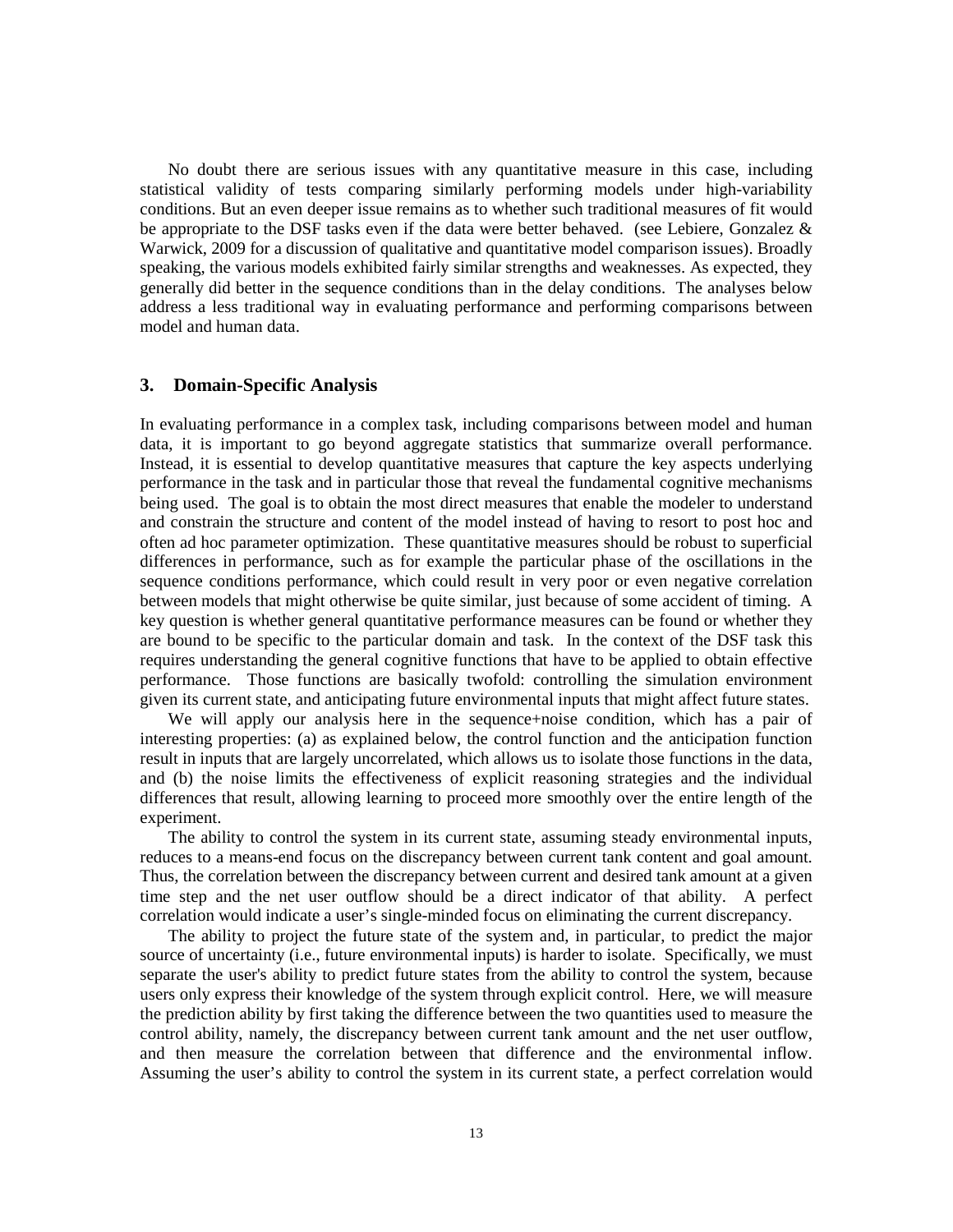indicate that the user is also able to perfectly anticipate upcoming environmental flows to not only eliminate the current discrepancy (if any) but also the immediately upcoming one as well.

Figure 8 displays those quantities for each of the 40 individual subjects, with the first quantity along the abscissa and the second along the ordinate. The analysis confirms the substantial variation in performance in even this relatively simple task. The ability to control the system is generally quite good, with a correlation between current and desired amount discrepancy and user net outflow between 0.45 and 0.85 for most subjects. In contrast, the ability to predict the future system state, specifically the correlation between net environmental inflow and the difference between the user net outflow and the amount discrepancy, is quite low. It varies between 0.0 and 0.4 for most subjects. Thus, subject ability to anticipate environmental flows varies from nonexistent to fairly substantial, especially considering the presence of random noise in the environmental inflow that limits its predictability. Finally, correlation between the two measures is low, with a negative relation between the ability to control the system and the ability to predict its future inputs (though some of that might be due to limitations of the approach that we have taken to separate the two measures).





Figure 9 displays the same measures for each of 20 model runs for the top three models from our 2009 comparison challenge developed by Reitter (this issue), Iglesias et al. (Lebiere et al., 2009), and Halbruegge (this issue). The most striking aspect is the lack of variability in model performance. Reitter's model displays very strong control ability, with a correlation between net outflow control and discrepancy of over 0.9, but a strongly negative correlation between the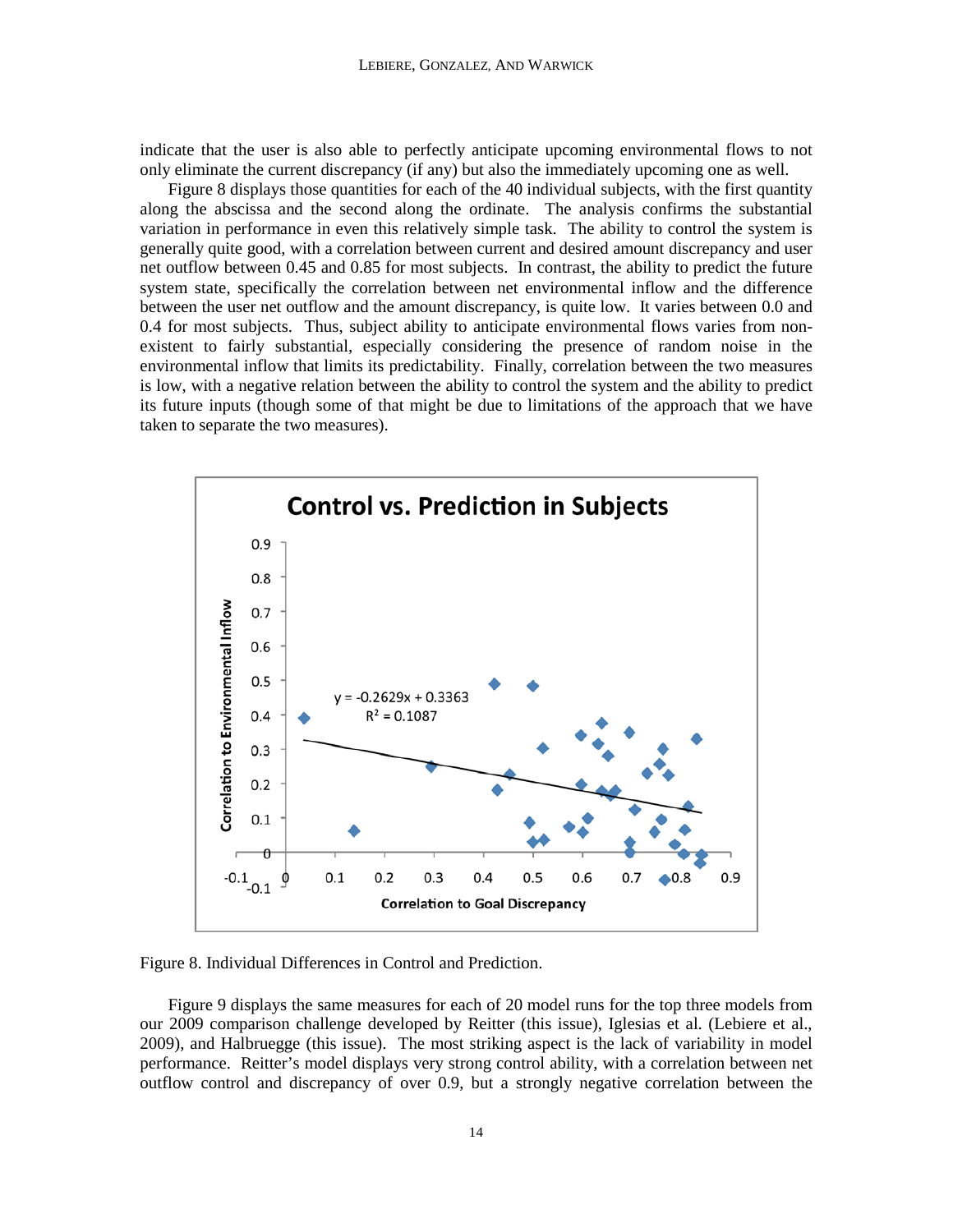difference and future environmental inflow. This pattern results from the alternating nature of the environmental inflow sequence, which leads a model solely focused on reducing the current difference to systematically be one step behind the environmental input flows. Halbruegge's model displays more variation, especially in its prediction ability, but still a very high focus on control at the expense of a largely negative prediction ability. Iglesias' model is the closest to the average subject performance, with a control correlation of about 0.7 and a prediction correlation limited but at least positive around 0.1. However, that model is completely deterministic and fails to exhibit any of the variations of human performance.



Figure 9. Model Performance in Control and Prediction.

Another important aspect of human behavior is the ability to improve performance with experience and adapt to changes in the environment. Just as individual differences reveal fundamental insights about the nature of cognition and its role in performance, learning and adaptivity provide stronger constraint on the possible nature of a model than average performance measures. In this analysis, we measure learning along the same dimensions, as the difference between the final 25 trials and the first 25 trials of the experiment. We chose to focus on the first and last quarters of the 100-trial runs because the former gives the best estimate of initial performance (a smaller window would be too noisy and a longer one would reflect too much learning already) and the latter of final performance (which tends to plateau after the three-quarter mark). Figure 10 indicates that most subjects get better at controlling the system between the first and last block of 25 trials. However, the ability to anticipate the next input again shows much more variation, with roughly equal numbers of increases or decreases across subjects. Part of this variation might reflect a meta-cognitive adaptivity: some subjects might be able to supplement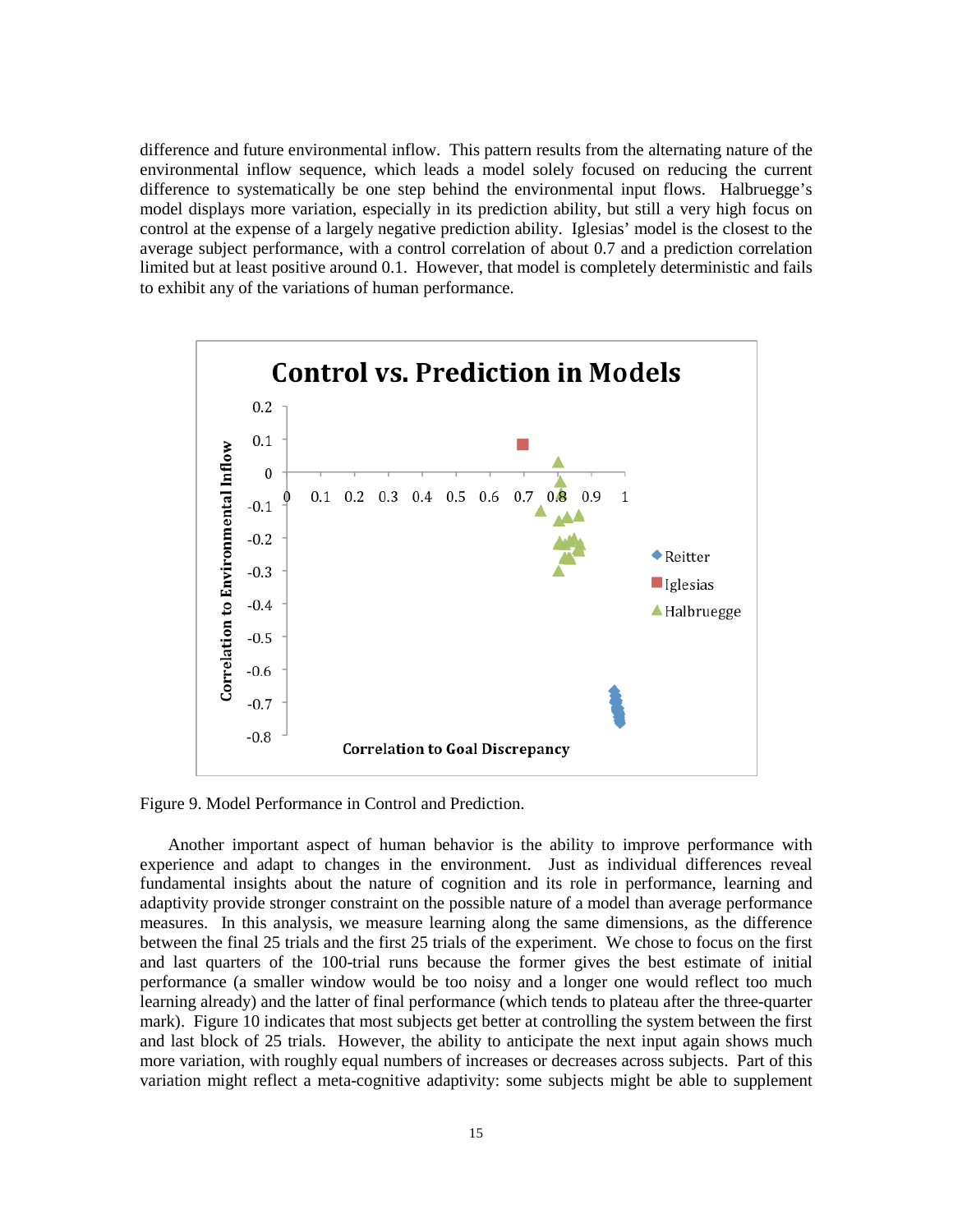their baseline control ability with the additional ability to predict future environmental events, thus improving their overall performance, while others cannot achieve sufficient ability to effectively learn the environmental pattern, and might decide to stop trying to do so as it might detract from their first-order control ability when their guesses turn out erroneous. As for the averages in Figure 9, gains in the two measures appear only slightly correlated, with a negative relation between control gains and prediction gains, which might reflect the kind of metacognitive tradeoff just described.



Figure 10. Subject Adaptivity in Control and Prediction.

Figure 11 shows that all models, like most subjects, become better at control over time. Reitter's model improves at control only slightly, largely because, as seen in Figure 9, that ability is almost already at ceiling to start with. However, it becomes slightly worse at prediction, possibly a result of the sole focus on control. Iglesias' model exhibits the same pattern but in a more extreme form, improving its control ability substantially but becoming significantly worse at prediction, both to a degree only matched by a pair of human subjects, again without variability. Halbruegge's model displays the pattern closest to human subjects, demonstrating an increase in control ability similar but somewhat more restricted than subjects (perhaps owing to a ceiling effect caused by its highest average) as well as a range of both positive and negative variation in control ability quite similar to the range of human subjects (albeit from a lower initial baseline). As for the average measures, Halbruegge's model also demonstrates the largest variation across individual runs.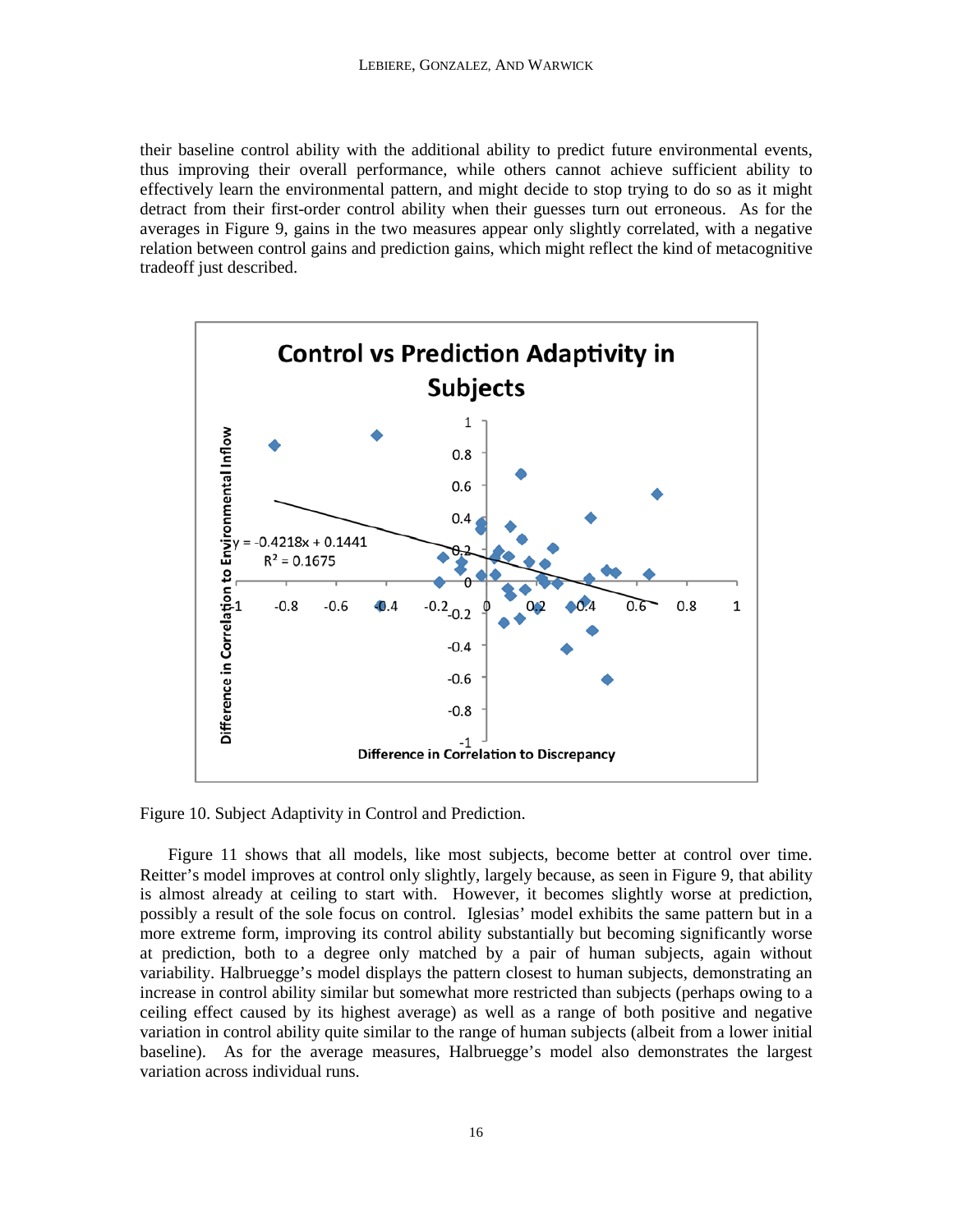The immediate conclusion of this analysis is that it is hard to determine a "best" model in a general way. Reitter's model fits best by the traditional measure of fit to overall performance used in the competition, Iglesias' model fits best by the average of the measures that we defined in our analysis, and Halbruegge's model fits best by the learning and adaptivity demonstrated in these measures as well as by the degree of variation in individual runs. This analysis established that the emphasis in model comparisons should be on understanding model performance in depth rather than on a competition aspect that uses a limited range of measures to declare a "winner".



Figure 11. Model Adaptivity in Control and Prediction.

# **4. The Practice of Model Comparison and Progress toward AGI**

It is easy to view a model comparison as a one-time event, but the scientific value of a comparison lies as much in the ongoing development and refinement of comparison techniques as in the identification of any particular winning model. Though implementing a predictive model of human performance for a task as demanding as the DSF is as instructive as it is difficult (as the contributions from Reitter, Halbruegge and Peebles & Banks demonstrate), we hope to advance the pursuit of AGI by pointing out the different contributions of our own model comparison.

First, despite the pointed advice of many of our colleagues, we still managed to underestimate some of the practical difficulties a comparison effort entails. In particular, it was difficult to communicate expectations to our participants and for some of them, in turn, to describe inner workings of their models to us. Clearly, a successful comparison requires that participants know and understand how their models will be connected to and interact with a simulated environment.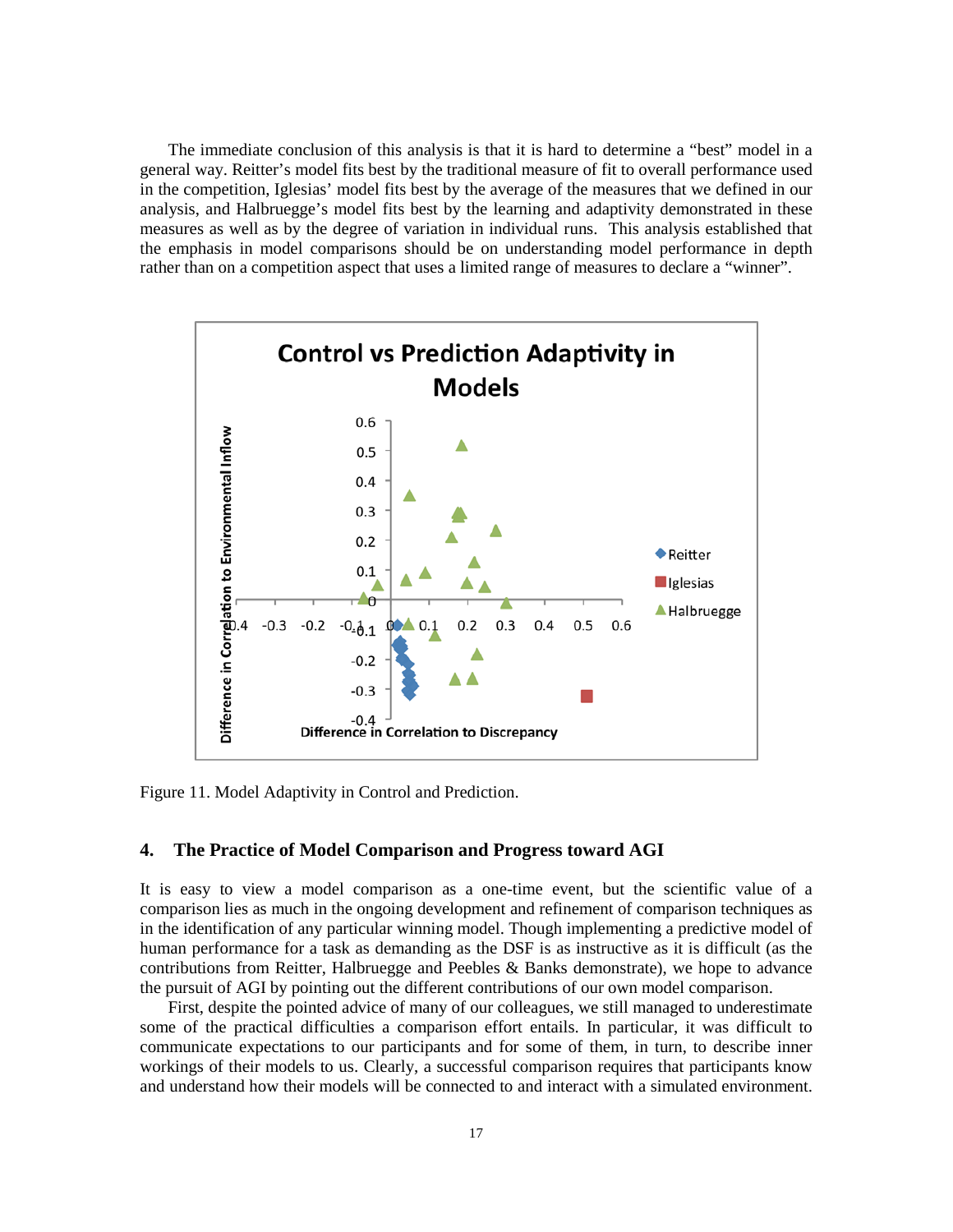But this requirement is more than just a matter of ensuring software interoperability; it is also a matter of communicating what the models need to do, how we will verify that they have done what they were supposed to do and how it was that they managed to do what they did. Unfortunately, the vocabulary to communicate model capabilities and functions is limited and often the terms held in common among interdisciplinary research communities serve to confuse rather than clarify discussion. To the extent that the development of an AGI will likely depend on identifying and implementing general features of intelligence, it will be critical to understand and communicate exactly what those features are to a large and diverse community. Here, we repeat the advice of our colleagues: do not underestimate how hard it can be to communicate the content of a model and, by extension, the requirements and capabilities of an AGI.

Second, although well-defined tasks lead to well-behaved data and straightforward measures of fit, complex, dynamic tasks do not. Of course, it is the complex, dynamic tasks that make for interesting comparisons and are more likely to lie at the foundation of an AGI. As we discussed previously, the standard measures of fit are not always helpful in understanding model performance on such tasks. New measures and techniques are needed that will help us better understand when a model or an AGI is really doing its job. Stewart & West suggest such a measure while Gluck, Stanley, Moore, Reitter & Halbruegge describe how to judge whether a given component is really contributing to the overall performance of a model.

Finally, we think it is unlikely that fundamental progress toward AGI will be accomplished while implementing solutions to specific, one-off tasks. We chose the DSF task as our benchmark for comparison because it embodies general cognitive abilities like pattern detection and projection. Its generality ensured that it could be extended in ways that captured fundamentally different abilities within the same overall task definition, thus requiring no changes to models in order to test their generalization. Requiring models to generalize, even in seemingly obvious ways, is an important step away from over-fitted, data-specific models. Myers, Gluck, Gunzelmann & Krusmark march even further in this direction by describing how a model's performance can be validated against different time scales. The pursuit of an AGI is clearly furthered by model comparisons that require generalization in new and unpredictable ways. After all, perhaps the key feature of our intelligence is to adapt to unforeseen circumstances in effective, open-ended ways.

## **References**

- Anderson, J. R. & Lebiere, C. L. (2003). The Newell test for a theory of cognition. Behavioral  $\&$ Brain Sciences 26, 587-637.
- Anderson, J. R., & Lebiere, C. (1998). *The atomic components of thought*. Hillsdale, NJ: Lawrence Erlbaum Associates.
- Curran, T. & Keele, S.W. (1993). Attentional and nonattentional forms of sequence learning. *Journal of Experimental Psychology: Learning, Memory and Cognition, 19*, 189-202.
- Dutt, V., & Gonzalez, C. (2007). Slope of inflow impacts dynamic decision making. In *Proceedings of the 25th International Conference of the System Dynamics Society* (pp. 79). Boston, MA: System Dynamics Society.
- Foyle, D. & Hooey, B. (2008). *Human Performance Modeling in Aviation*. Mahwah, NJ: Erlbaum.